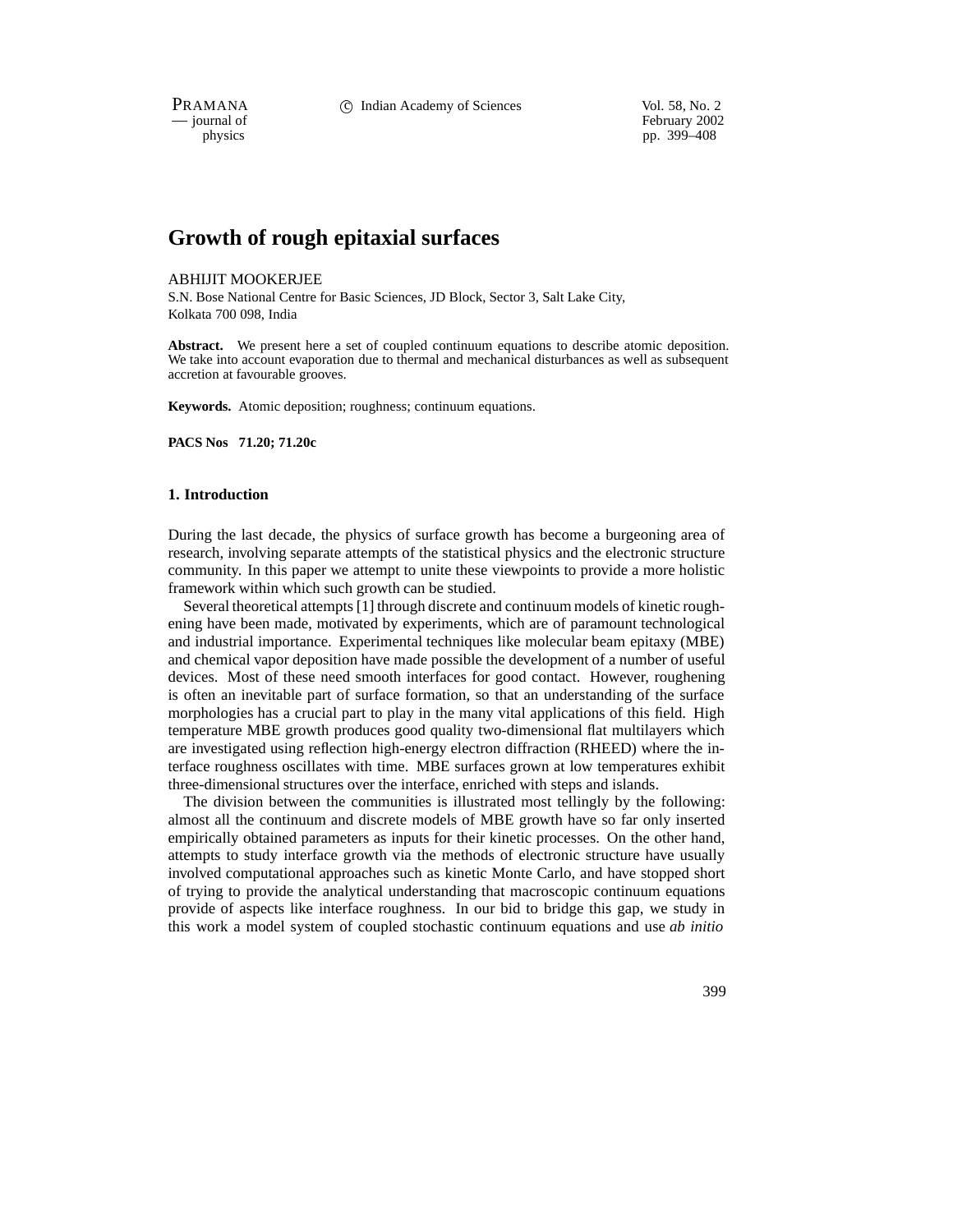#### *Abhijit Mookerjee*

electronic structure techniques on the surface structures produced by it to at least partially justify the structure of the equations proposed by us.

We shall borrow some of the ideas prevalent in the related field of granular media [2,3]. While most theoretical approaches so far [4] have focused on the response of a driven pile via flowing grains down its surface, alternative approaches to this problem [5–8] have always emphasized the *coupling* between the moving grains and the relatively immobile clusters and its impact on sandpile dynamics.

Our aim is to adopt some of the techniques available in the study of granular sandpiles and suitably adapt them to the related problem of atomic deposition.

## **2. The statistical model for atomic deposition**

Atomic deposition has many features in common with granular deposition. The added feature is atomic binding. In the usual deposition geometry, a randomly fluctuating flux of atoms is incident on a substrate. Atoms deposit on the surface of the substrate and diffuse along it to minimize the energy. A cloud of unbonded atoms envelope this deposit and continuously exchange atoms with it through evaporation and re-deposition.

While non-equilibrium growth has been extensively studied by coarse-grained classical stochastic equations [9], it is not obvious *a priori* that the microscopic energetic constraints relevant to atomic surfaces would automatically be satisfied by largely heuristic classical terms. We therefore have to present electronic energy calculations in support of our model of surface growth.

Among various physical processes which have been taken into account in models of growing interfaces, *surface diffusion* has been considered as the most important process involved. One such model involves the linear fourth-order Mullins–Herring continuum equation [10,11] supported by the discrete model of Wolf and Villain (WV) [12]

$$
\frac{\partial h(\mathbf{x},t)}{\partial t} = -\kappa \nabla^4 h(\mathbf{x},t) + \eta(\mathbf{x},t),\tag{1}
$$

where  $h(\mathbf{x}, t)$  is the height of the interface from some mean height  $\langle h(\mathbf{x}, t) \rangle$  and  $\eta(\mathbf{x}, t)$ represents Gaussian white noise as usual. This equation yields a large roughness exponent  $\alpha = 1.5$  in  $d = 1$ .

Although there have been a number of non-linear equations which add to this simple linear description [13] of surface growth, there have been rather few attempts so far to look separately at the roles of relatively immobile atoms which are bonded to the surface (forming clusters) and the cloud of mobile atoms above the surface. The latter arise both from the impinging atomic beam and from evaporation caused by atoms knocked out of the surface by thermal or mechanical disturbances. These are described by their local density  $\rho(\mathbf{x},t)$ . We propose a new class of growth equations with an explicit coupling between the profile of 'bonded' atoms represented by the local height of the surface  $h(\mathbf{x}, t)$ , and 'mobile' atoms on the surface represented by their local density  $\rho(\mathbf{x},t)$ . Our equations read

$$
\partial h/\partial t = -D_h \nabla^4 h - \mathcal{T} + \eta_h(\mathbf{x}, t),
$$
  
\n
$$
\partial \rho/\partial t = -D_\rho \nabla^2 \rho + \mathcal{T}.
$$
\n(2)

In an earlier paper [14], transfer term  $\mathscr T$  was given by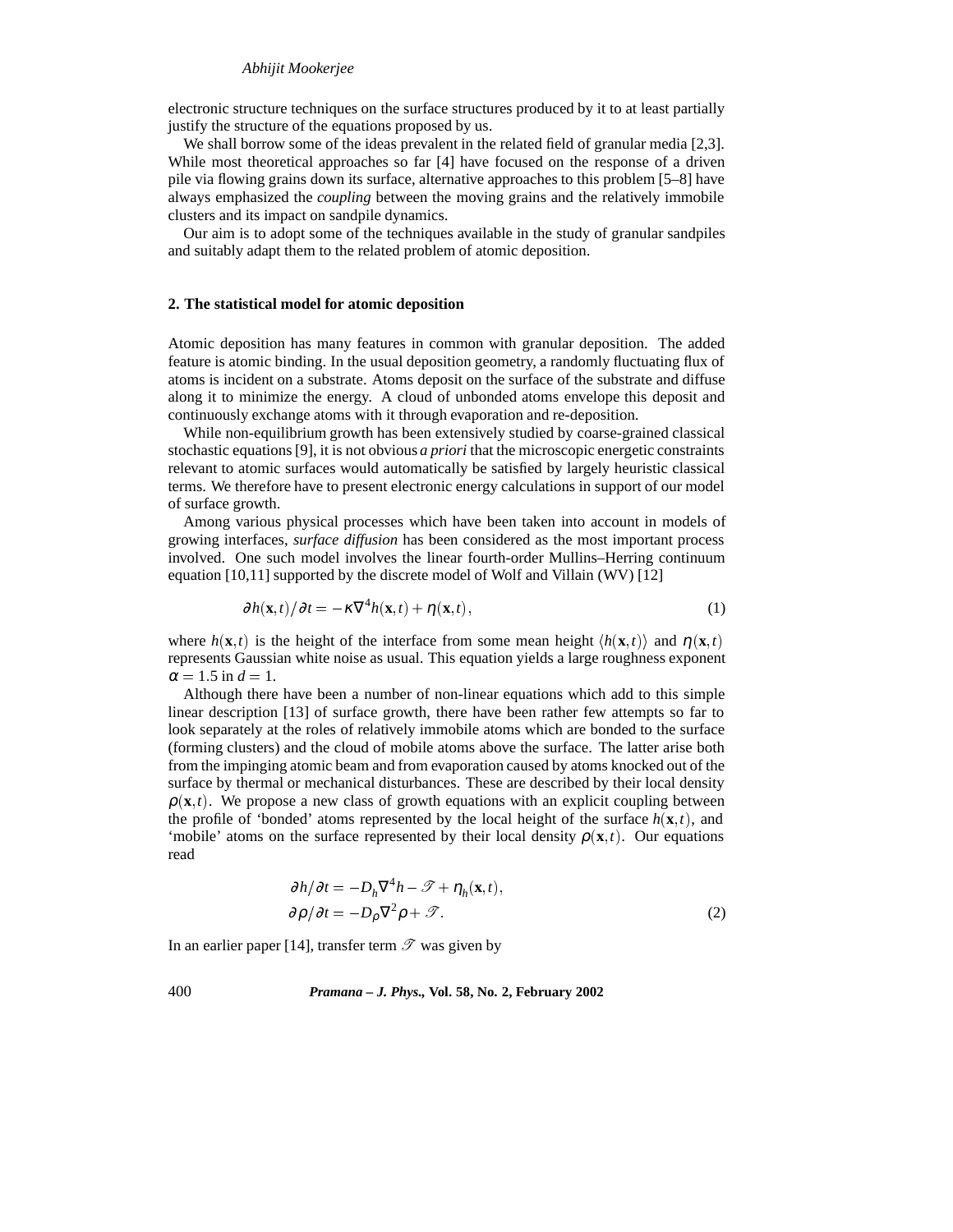*Growth of rough epitaxial surfaces*

$$
\mathscr{T} = (\mathsf{v} - \rho)|\nabla h|.
$$

However, for bonded atoms, as in our present study, since evaporation occurs preferentially for weakly bonded atoms and accretion at points where bonding is maximally favoured, an alternate model could be

$$
\mathcal{T} = v|\nabla^2 h|(1 - \Theta(\nabla^2 h)) - \rho|\nabla^2 h|\Theta(\nabla^2 h),
$$
\n(3)

where  $\Theta(x)$  is 1 if  $x > 0$  and 0 if  $x < 0$ . We describe in what follows the meaning of the above terms. In items (i) and (ii), we describe those terms which are specific to a single species, whereas in items (iii) and (iv) we describe the coupling terms included in the transfer term  $\mathscr{T}$ .

- (i) The fourth-order term in eq. (2) describes surface diffusion of bonded atoms; this is the usual WV [12] term where  $\mathscr{D}_h$  represents a diffusivity. The particle current leading to this term is the gradient of the local chemical potential, which is assumed to be proportional to the local curvature.
- (ii) The flowing grains are neither bonded to one another nor to atoms on the surface. The first term in (2) hence describes normal, as opposed to surface diffusion of the mobile atoms, where the corresponding current is the gradient of the density.
- (iii) The first term in the transfer term  $\mathscr{T}$ , eq. (3), describes spontaneous generation of mobile atoms on the surface of *evaporation*. This could be due to 'vibration' caused by, for example, thermal disturbances. We have assumed that it is easier thermally to eject atoms weakly bonded at points of high negative curvature (sharp peaks). <sup>ν</sup> then is a measure of the substrate temperature.
- (iv) The second term in  $\mathscr{T}$ , eq. (3), represents 'condensation', whereby mobile atoms accumulate and accrete preferentially at deep grooves (high positive curvature).
- (v) Finally the last term in (2) is a Gaussian white noise characterized by its width ∆*<sup>h</sup>*

$$
\langle \eta_h(\mathbf{x},t)\eta_h(\mathbf{x}',t')\rangle = \Delta_h^2 \delta(\mathbf{x}-\mathbf{x}')\delta(t-t').
$$

We assume that growth occurs on a flat substrate; this and the absence of a preferred direction causes us to consider always the absolute values of slope in the above equations. We emphasize that our modeling in the above equations represents the well-known physics of MBE (ref. [12]), via surface diffusion of interfacially bonded atoms, ordinary diffusion of mobile atoms above the interface, and the inter-conversion of one species into the other via evaporation and condensation.

We can visualize the following sequence of processes: first, the mobile atoms diffuse  $(\nabla^2 \rho)$  in the cloud above the surface. This is followed by the preferential conversion of these atoms into the bonded species at deep grooves (large positive  $\rho \nabla^2 h$ ) on the surface. The term  $v|\nabla^2 h|$  at mounds, models the effect of evaporation, leading to a dynamical exchange at regions of high slope between bonded and unbonded atoms. However, the action of the  $\nabla^4 h$  term is to stabilize the formation of mounds and grooves and so ultimately the overwhelming effect is a roughening of the surface. Figure 1 illustrates the effect of the terms in our model.

We have simulated the above equations in  $d = d' + 1$  dimensions, with  $d' = 1$  where  $d'$  is the substrate dimension, in order to extract the critical roughening exponents  $\alpha$  and  $\beta$ . These are defined by the following scaling relations involving the correlation functions  $S(k,0)$  and  $S(0,\omega)$ :

*Pramana – J. Phys.,* **Vol. 58, No. 2, February 2002** 401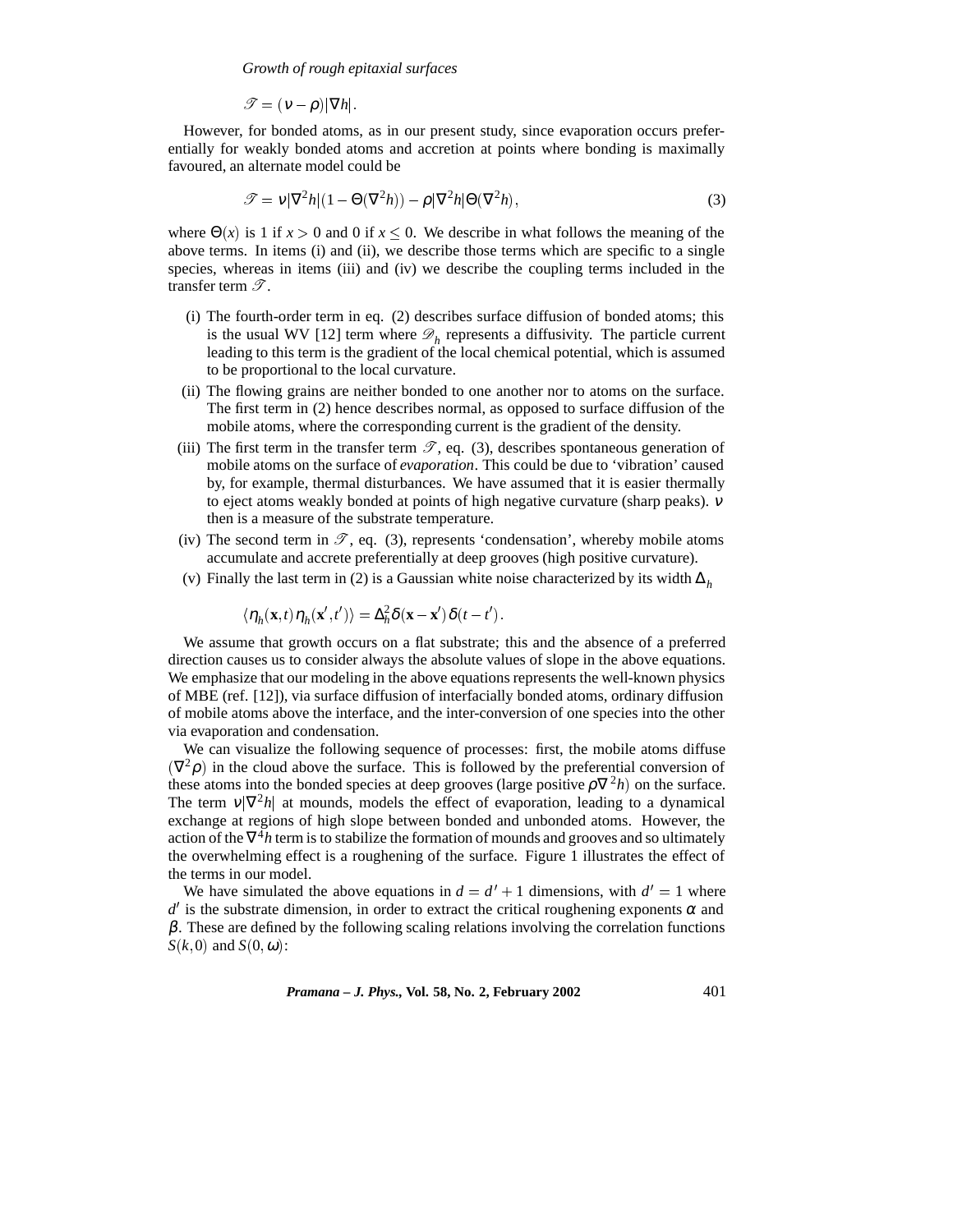*Abhijit Mookerjee*



**Figure 1.** A pictorial depiction of the model.

$$
S(k,0) \sim k^{-1-2\alpha},
$$
  
 
$$
S(0,\omega) \sim \omega^{-1-2\beta}.
$$

A one-dimensional lattice was used in our simulations, with periodic boundary conditions. Finite size checks were also carried out, in order to eliminate spurious effects arising from this in the determination of our critical exponents.

Figure 2 presents the correlation functions  $S(k, 0)$  and  $S(0, \omega)$  for *h* and  $\rho$  for a simulation of the coupled equations.

Our results are:

(a) 
$$
\alpha_h = 1.61 \pm 0.02
$$
,  $\beta_h = 0.39 \pm 0.02$ .  
(b)  $\alpha_\rho = 1.325 \pm 0.025$ ,  $\beta_\rho = 0.465 \pm 0.01$ .

The exponents for *h* indicate that the dynamical exponent is given by  $z_h \sim 4$ , consistent with most models for MBE growth, and indicating that the fourth-order term plays a dominant role in the dynamics, as it should. However, the value of  $\alpha_h$  is greater, given the error bars, than the pure WV value of 1.5; this suggests that additional roughening is caused by the transfer term  $\mathscr T$ , which is therefore relevant in the renormalization-group sense. The role of the transfer term  $\mathscr T$  is even more obvious in the critical exponents for  $\rho$ , where we get *super-roughening* in the mobile atoms. It is obvious that this can only arise from the transfer term, since without this one would have got diffusive exponents pertaining to the linear equation. The physics of this is as follows: the action of the  $\nabla^4 h$  term is to build up mounds and grooves on the bonded interface, as is well-known. These then provide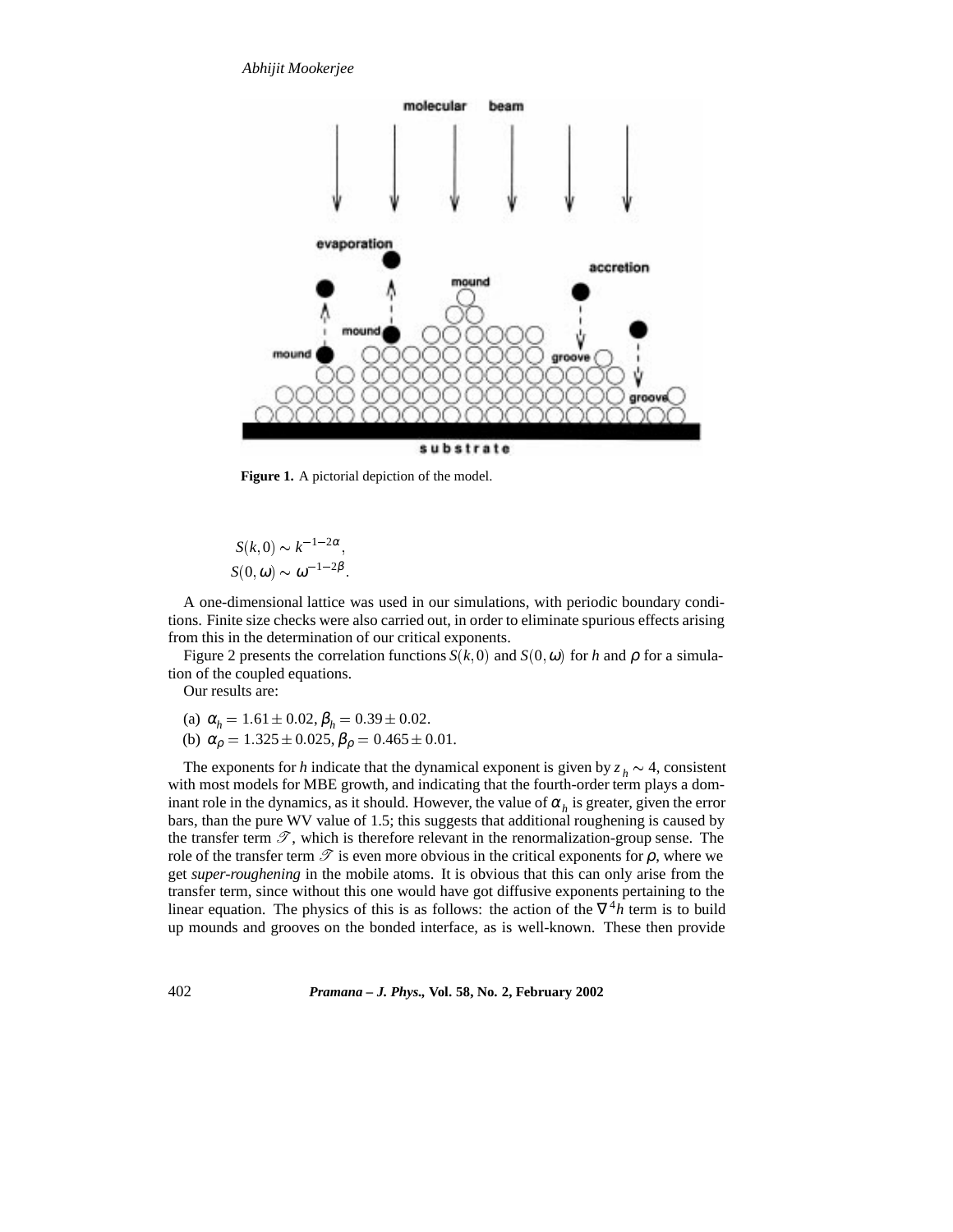

**Figure 2.** (a)  $S(k, 0)$  for the *h*–*h* correlation function. (**b**)  $S(0, \omega)$  for the *h*–*h* correlation function. (c) *S*( $k$ , 0) for the  $\rho-\rho$  correlation function. (**d**) *S*(0,  $\omega$ ) for the  $\rho-\rho$  correlation function.

excellent sources of mobile atoms, because of the action of the  $v | \nabla^2 h |$  term, in dislodging weakly bonded atoms from the local mounds. This/it is preferential generation of mobile atoms in certain regions of the interface is what causes the excess roughening of the  $\rho$ profile, as manifested by the large exponents for  $\alpha_{\rho}$  and  $\beta_{\rho}$  compared to a simple  $\nabla^2 \rho$ diffusive growth.

## **3. Energetic justification of the deposition equations**

Before proceeding further, we shall first consider the justification of our coupled equations from energy considerations. We have already mentioned that, as opposed to simple sandpiles, atomic deposition involves atomic binding by the valence electron cloud. It is not *a priori* obvious that the heuristic terms included in our equations are satisfied when binding is included.

We shall take the example of Fe deposited on the (100) surface of a Ag substrate. The face diagonal of body centered cubic iron, the most commonly known ferromagnet,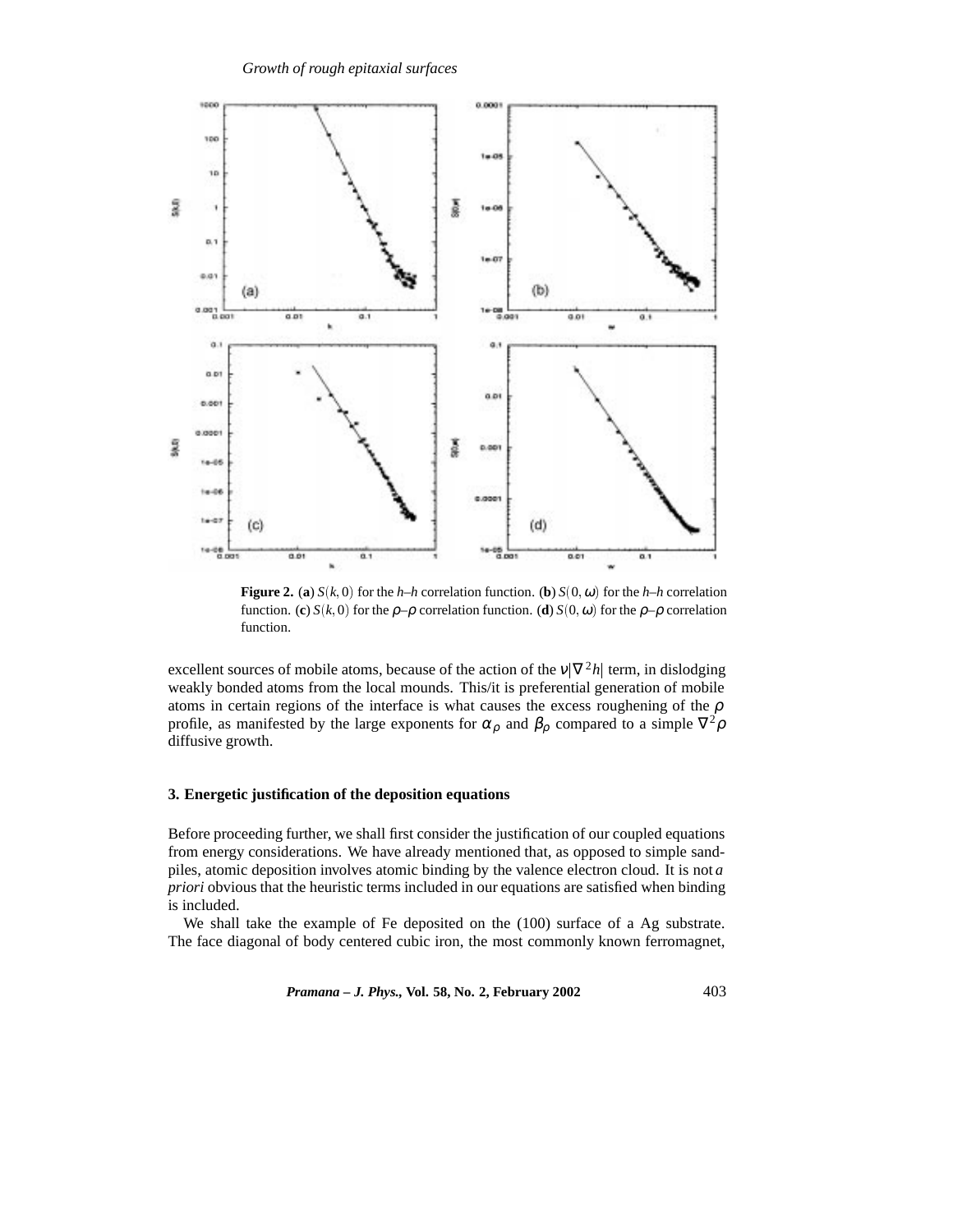

**Figure 3.** Top and side views of face centered cubic stacking. The lines denote the atoms in the two levels which belong to the same height column.

matches with the lattice constant of face centered cubic silver, a very good non-magnetic electrical conductor. This favors epitaxial deposition of body centered cubic Fe on Ag (100) manifesting interesting magnetic properties.

The first step would be to produce a rough surface profile from the coupled equations. The next step would be to discretize the continuous height variables  $h(\mathbf{x}, t)$ . For the square lattice this discretization is straightforward. For a face centered cubic lattice the heights can be thought of as produced by atoms which are vertically stacked with every alternate layer displaced by half the lattice distance along any one direction. The top and side views of such a stacking are shown in figure 3.

The rough surface on discretization then yields a random arrangement of Fe atoms on the body centered cubic growth on the face centered cubic Ag substrate. We should note that translation symmetry is lost in all three directions. At the substrate-overgrowth interface, translation symmetry does obtain in directions parallel to the 100 surface, but is lost in the direction perpendicular to it. Within the rough surface, however, we do not have translation symmetry in any direction. So the entire calculation must be carried out in real space. Although a coherent potential calculation has been suggested in which we model the rough surface as a binary alloy between the constituent atoms and *empty spheres*, it is doubtful whether the homogeneous randomness which is at the base of the coherent potential approximation is suitable for describing the roughness involved. We shall turn to the recursion method [15]. The method was first introduced for the study of systems without translation symmetry and its advantage lies in the fact that it is confined entirely in real space. The recursion method requires a basis of representation in which the Hamiltonian is sparse. The tight-binding linearized muffin-tin orbitals (TB-LMTO) method proposed by Andersen *et al* [16–19], is ideally suited for our purpose.

The augmented space recursion was introduced by us to deal with configurational averaging in systems where translational symmetry is broken [15–23]. Random alloys were chosen as prime examples of such systems, surfaces were another. Loss of translational symmetry perpendicular to it is the principle feature of the study of electronic structure of a surface. This aspect has been dealt with by different authors in different ways:

- (i) Finite slab calculations, which assume that finite size effects are negligible [24].
- (ii) Super-cell calculations, where the translational symmetry is restored, but each supercell has a replica of the finite system and the assumption is that the super-cells are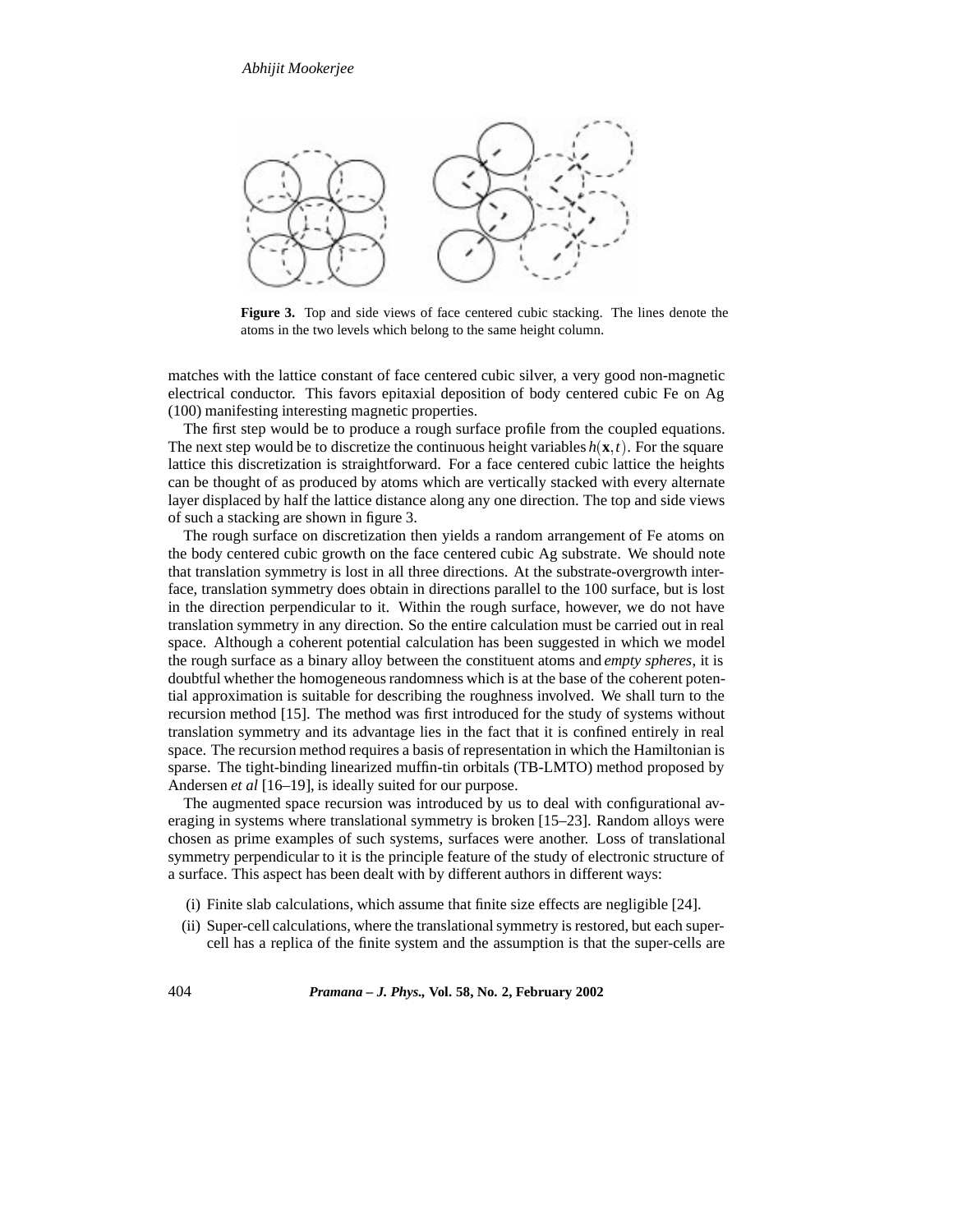## *Growth of rough epitaxial surfaces*

large enough so as not to affect one another.

- (iii) The slab Green function method where the translational symmetry parallel to the surface is utilized and the perpendicular direction is treated in real space [25,26].
- (iv) The fully real space based recursion method [27] which does not require any translational symmetry was originally developed for dealing with surfaces and interfaces.

As we have seen, the overlayers produced by molecular beam epitaxy and other vapor deposition techniques are, by and large, rough. Local probes such as STM techniques reveal steps, islands and pyramid-like structures. Moreover, there is always inter-diffusion between the overlayer and the substrate leading to a disordered alloy-like layer at the interface. This brings in the last important aspect of the problem: roughness or disorder parallel to the surface. A majority of the theoretical work done on surfaces and overlayers so far had always assumed flat layers without inter-diffusion. These generally involve the use of surface Green functions,  $G(k_{\parallel}, z)$ , which allow breaking of translational symmetry ka kalendari kacamatan ing Kabupatèn Kabupatèn Kabupatèn Kabupatèn Kabupatèn Kabupatèn Kabupatèn Kabupatèn Kab perpendicular to the surface, but presume such symmetry parallel to it [25,28]. Roughness has been introduced in overlayers by randomly alloying it with *empty spheres* [26]. Such alloying have been assumed to be homogeneous and have been treated within a mean field or the coherent potential approximation (CPA). Clustering and short-ranged order are perhaps even more important at surfaces than in the bulk. Attempts at going beyond the CPA has not been generally successful.

Let us now justify why we wish to introduce the augmented space recursion based on the TB-LMTO as an attractive method for the study of rough surfaces, overlayers or interfaces.

The CPA has proven to be an accurate approximation in a very large body of applications. Why then do we wish to go beyond? We should recall that the CPA is *exact* when the local coordination is infinite. Its accuracy is inversely proportional to the local coordination. We therefore expect the CPA to be comparatively less accurate at a surface as compared with the bulk calculations. Further, the CPA basically describes homogeneous randomness. It cannot accurately take into account clustering, short-ranged ordering or local lattice distortions, of the kind we expect to encounter in the rough surfaces produced experimentally. The ASF allows us to describe exactly such situations, without violating the so-called 'herglotz' properties which the approximated averaged Green function must possess [29].

We shall combine the ASF with the recursion method to calculate the configuration averaged Green functions. The recursion method, being entirely in real space, does not require any translational symmetry and is ideally suited for systems with inhomogeneous disorder. However, for the recursion method to be a practicable computational technique, we must choose a basis of representation in which the effective Hamiltonian is sparse, i.e. short ranged in real space. The best choice of a computationally simple yet accurate basis is the TB-LMTO. This is what we describe in this section.

Having produced an atomic model out of the rough surface generated by the coupled equations, we shall consider an extra *tracer* Fe atom and determine its bonding energy at various different sites on the surface. This energy is defined as the difference between the system which consists of the surface with the extra atom bonded at a given site and that of the surface without the tracer atom plus the energy of the isolated tracer atom. Any attempt at calculating these energies separately and then subtracting them leads to very large subtractive errors and hence to non-sensical results. We shall use the orbital peeling technique of Burke which was designed to calculate exactly such energy differences directly.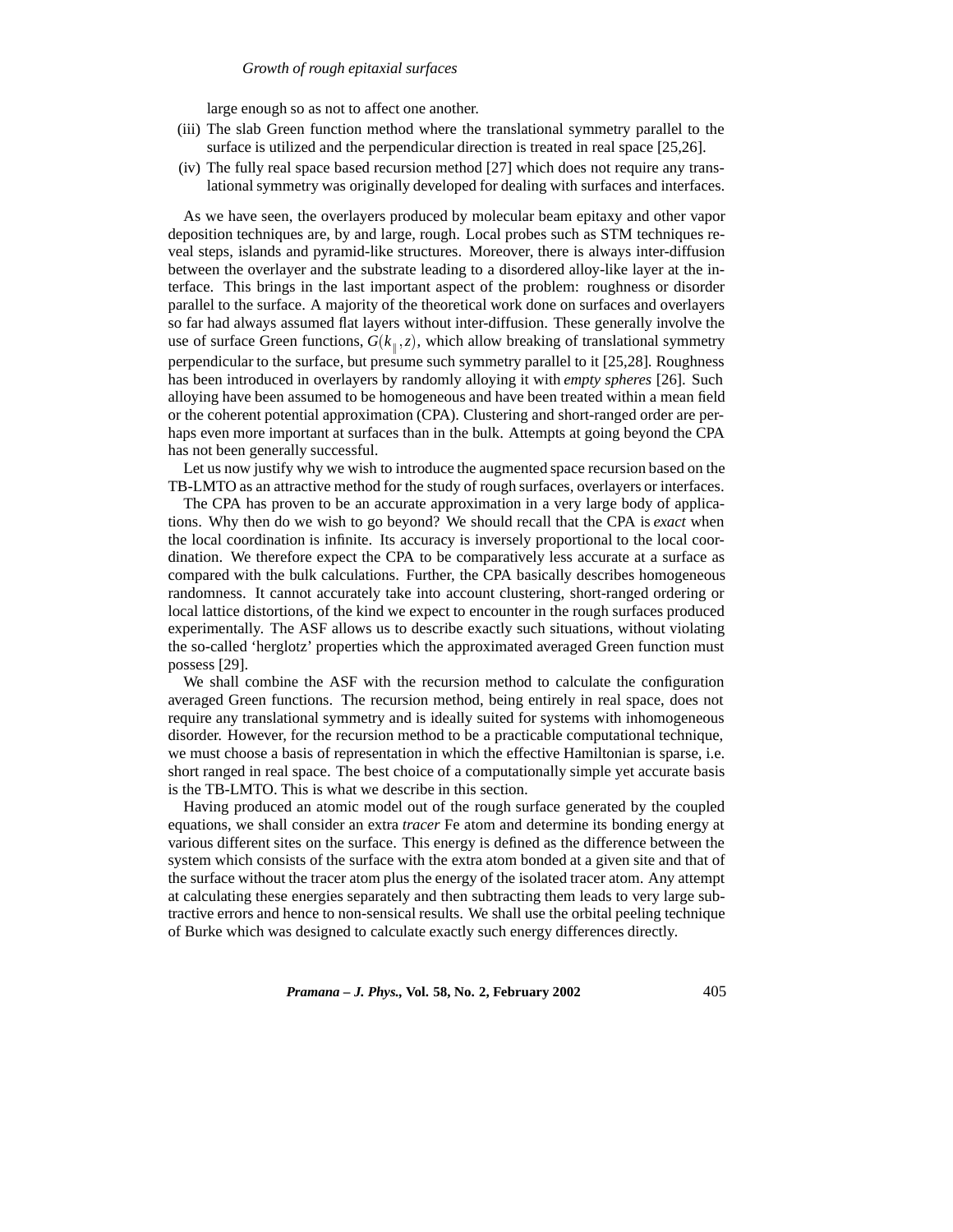## *Abhijit Mookerjee*

We have carried simulation of the coupled equation of growth on a two-dimensional surface of dimension 50  $\times$  50. The profile of  $h(\mathbf{x}, t)$  shows a super rough behavior with grooves and mounds. The input potential parameters were prepared first by a super-cell calculation within the TB-LMTO. The unit cell had three Fe layers on nine Ag layers with three empty sphere layers on top in a tetragonal structure. Self-consistent TB-LMTO parameters obtained from these calculations were used as the starting point of our LDA-self-consistent. Nine levels of recursion were used to generate the continued fraction co-efficients. The charge density was generated from the local density of states and the LDA potentials generated from the charge density. We calculated the energy difference between the energies of the systems with (a) an adatom in various sites on the top of the rough surface and (b) without that. The energy difference gives the energy of breaking the bonds of an atom at a particular site before it can diffuse to other sites. According to the Wolf–Villain conjecture, atoms diffuse so as to maximize their number of nearest-neighbor bonds. In other words, the atoms having more bonds have greater lifetimes in their respective sites. We have verified that atoms sitting at larger concave curvatures are easier to detach. The chemical potential is proportional to the local curvature and this leads to the term  $\nabla^4 h$  in the coupled equations.

Figure 4 (left) shows the contour plot of the curvature at the top of the height profile at various points over the substrate, as produced by the coupled statistical equations. Figure 4 (right) shows the contours of the binding energy for the tracer atom, again on top of the height profile, as calculated by orbital peeling of the TB-LMTO Hamiltonian. A remarkable similarity of the contour profiles point to the fact that the minimum energy positions of the tracer is at points of highest positive curvature (convex with respect to the substrate) or where the number of nearest neighbors available for bonding is the largest. Figure 6c indicates the relationship between the curvature and the number of nearest-neighbor atoms to bond with. This was the main assumption behind the WV term in the equations, which is thus justified by our energy calculations.

To justify the transfer term, we have picked out positions of varying slope and calculated the energy required to knock out the tracer atom bonded at these slopes. Again the orbital peeling method was used to obtain the energy difference accurately. The calculation showed that it requires less energy to knock off an atom at a sharp mound than in a gentler one. This is a justification for the  $v|\nabla^2 h|$  term, through which a bonded atom gets knocked off due to local disturbances, either thermally or mechanically, into the cloud of unbonded atoms around the surface.



**Figure 4.** (**Left**) Contour plot of the local curvature of the rough surface. (**Right**) Contour plot of the binding energy of the tracer atom to the surface atom on the rough surface.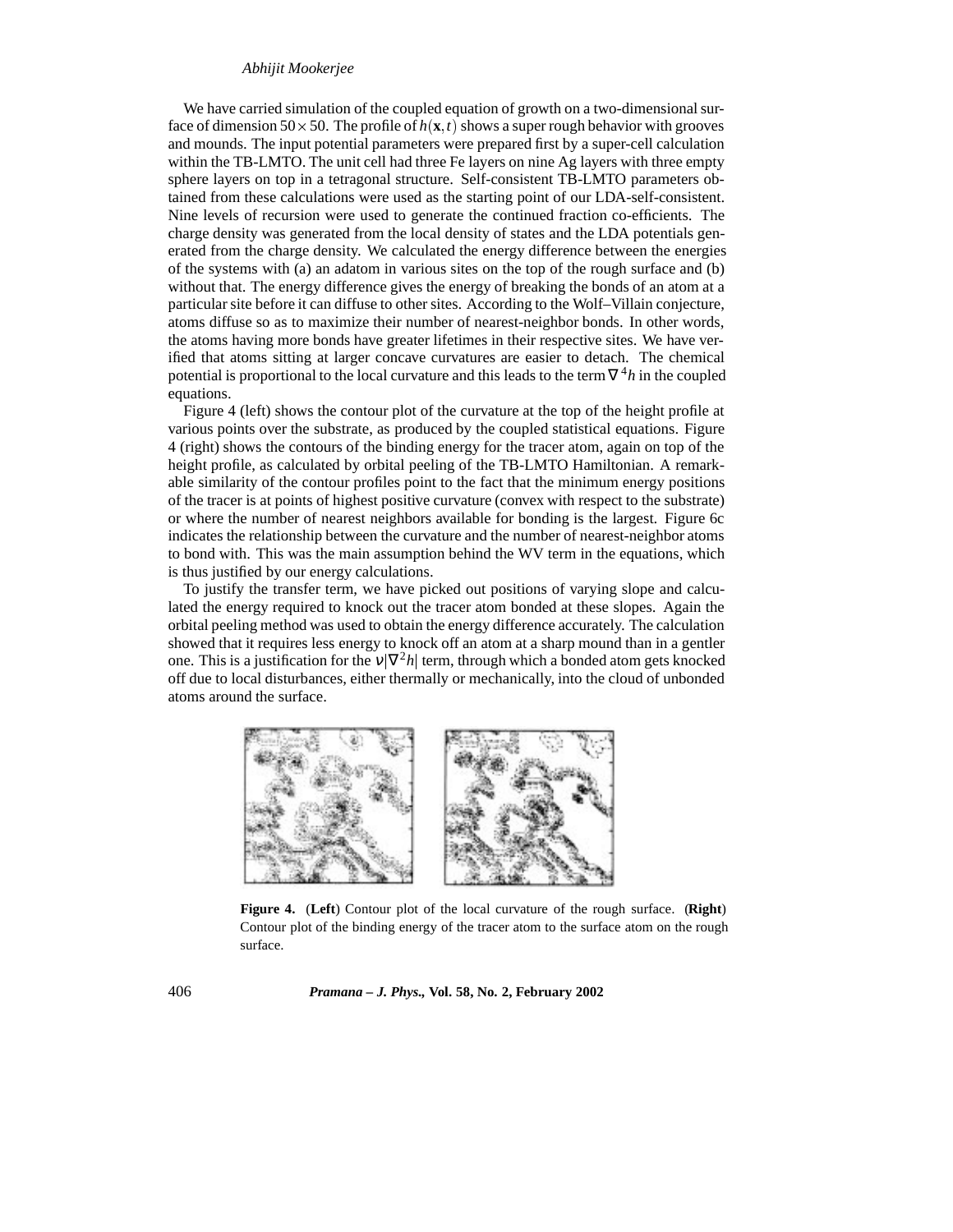The justification of the condensation term in  $\mathscr T$  is more difficult from simple energetic considerations. However, physically it is reasonable to assume that it must be proportional to the density of the mobile atom cloud just above the surface. Moreover, such condensation or accretion should take place in grooves of high slope. A formal justification of this term would require a dynamical simulation.

#### **Acknowledgement**

This work has been done in collaboration with Anita Mehta and Biplab Sanyal, both at the S. N. Bose National Centre, Kolkata.

## **References**

- [1] A L Barabasi and H E Stanley, *Fractal concepts in surface growth* (Cambridge University Press, 1995)
- [2] A Mehta and G C Barker, *Rep. Prog. Phys.* **57**, 383 (1994)
- [3] A Mehta, *Granular matter: An interdisciplinary approach* (Springer-Verlag, New York, 1993)
- [4] P Bak, C Tang and K Wiesenfeld, *Phys. Rev. Lett.* **59**, 381 (1987); *Phys. Rev.* **A38**, 364 (1988)
- [5] A Mehta, *The physics of powders in correlations and connectivity* edited by H E Stanley and N Ostrowsky (Kluwer Academic Press, Dordrecht, 1990)
- [6] A Mehta and G C Barker, *Phys. Rev. Lett.* **67**, 394 (1991)
- [7] G C Barker and A Mehta, *Phys. Rev.* **A45**, 3435 (1992)
- [8] A Mehta, R J Needs and S Dattagupta, *J. Stat. Phys.* **68**, 1131 (1992)
- [9] A Mehta, J M Luck and R J Needs, *Phys. Rev.* **E53**, 92 (1996)
- [10] C Herring, *Physics of powder metallurgy* edited by W E Kingston (McGraw-Hill, New York, 1951)
- [11] W W Mullins, *J. Appl. Phys.* **28**, 333; **30**, 77 (1959)
- [12] D E Wolf and J Villain, *Europhys. Lett.* **13**, 389 (1990)
- [13] S Das Sarma, C J Lanczycki and R J Needs, *Phys. Rev.* **E53**, 92 (1996)
- [14] B Sanyal, A Mehta and A Mookerjee, *J. Phys. Condens. Matter* (1999)
- [15] O K Andersen, Z Powlowska and O Jepsen, *Phys. Rev.* **B34**, 5253 (1986)
- [16] O K Andersen, O Jepsen and M Sob, in *Electronic band structure and its applications* edited by M Yussouff (Springer Verlag, Berlin, 1987), Vol. 283 of Lecture Notes in Physics. Note: A revised version of this article is published as lecture notes for CECAM Workshop on Interatomic Forces (1987)
- [17] O K Andersen, O Jepsen and G Krier, in *Lectures on methods of electronic structure calculations* edited by V Kumar, O K Andersen and A Mookerjee (World Scientific, Singapore, 1994) p. 63
- [18] R Haydock, V Heine and M J Kelly, *J. Phys. C: Solid State Phys.* **5**, 2845 (1972)
- [19] O K Andersen, O Jepsen and D Glötzel, in *Highlights in condensed matter theory* edited by F Bassani, F Fumi and M P Tosi (North-Holland, Amsterdam, 1985), p. 59
- [20] A Mookerjee, *J. Phys. C: Solid State Phys.* **6**, L205, 1340 (1973)
- [21] I Dasgupta, T Saha and A Mookerjee, *Phys. Rev.* **B51**, 3413 (1995)
- [22] T Saha, I Dasgupta and A Mookerjee, *J. Phys. Condens. Matter* **6**, L245 (1994)
- [23] T Saha and A Mookerjee, *J. Phys. Condens. Matter* **10**, 2179 (1997)
- [24] J Callaway and C S Wang, *Phys. Rev.* **B16**, 1095 (1977)
- [25] J Kudrnovsk´y, B Wenzien, V Drchal and P Weinberger, *Phys. Rev.* **B44**, 4068, **B46**, 4222 (1992)